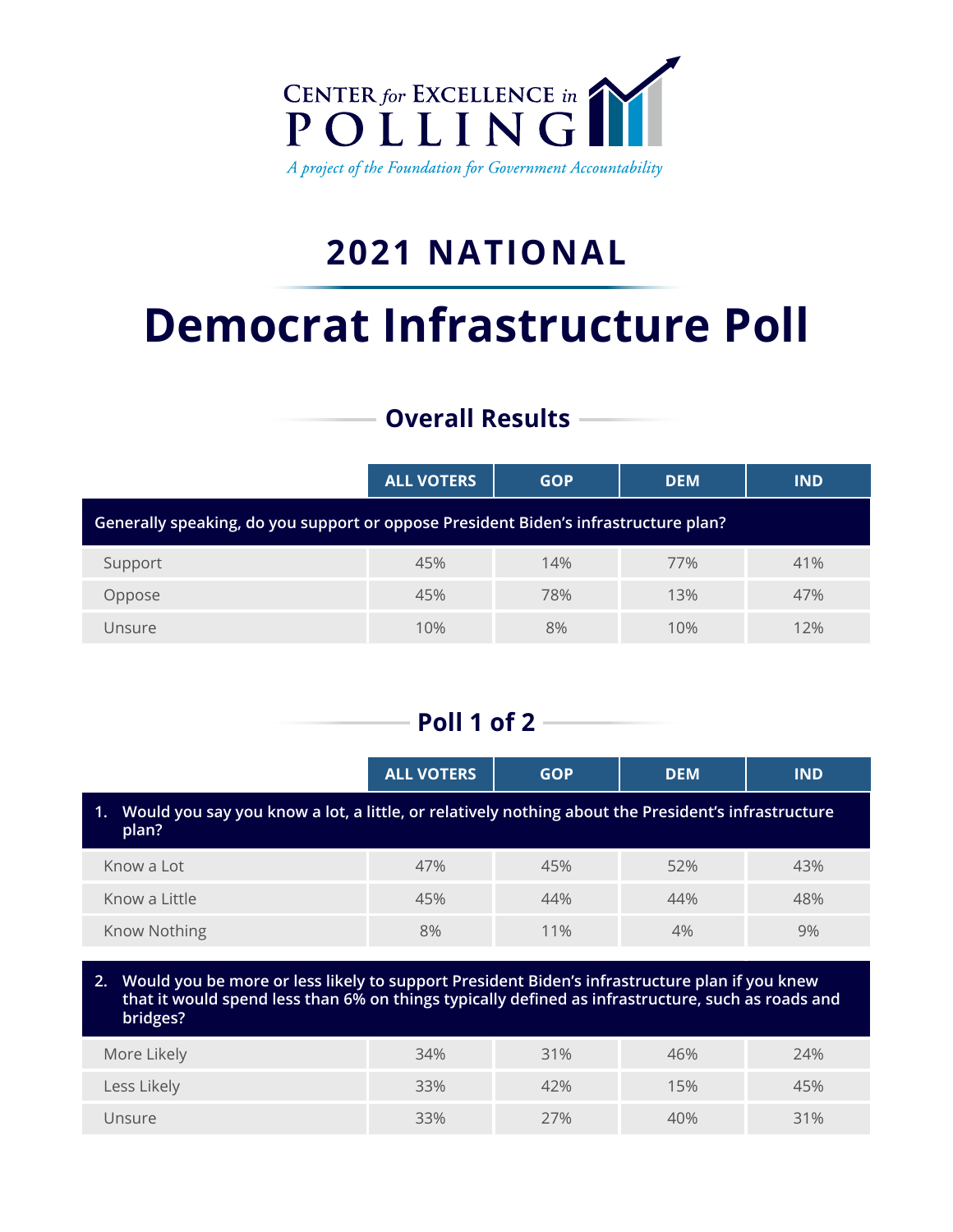|                                                                                                                                                                                                                                   | <b>ALL VOTERS</b> | <b>GOP</b> | <b>DEM</b> | <b>IND</b> |
|-----------------------------------------------------------------------------------------------------------------------------------------------------------------------------------------------------------------------------------|-------------------|------------|------------|------------|
| 3. Would you be more or less likely to support President Biden's infrastructure plan if you knew that<br>Americans are being misled because most of the package does not go toward things typically<br>defined as infrastructure? |                   |            |            |            |

| More Likely | 30% | 24% | 39% | 28% |
|-------------|-----|-----|-----|-----|
| Less Likely | 43% | 52% | 26% | 54% |
| Unsure      | 27% | 25% | 36% | 18% |

#### **4. Would you be more or less likely to support President Biden's infrastructure plan if you knew that a recent poll showed that 80% of likely voters are concerned about wasteful spending being a large part of the new infrastructure bill?**

| More Likely | 37% | 33% | 48% | 29% |
|-------------|-----|-----|-----|-----|
| Less Likely | 41% | 53% | 27% | 45% |
| Unsure      | 22% | 14% | 26% | 25% |

#### **5. Would you be more or less likely to support President Biden's infrastructure plan if you knew that it spends as much as \$100 billion on what the plan calls "environmental justice?"**

| More Likely | 40% | 14% | 68% | 35% |
|-------------|-----|-----|-----|-----|
| Less Likely | 47% | 72% | 18% | 54% |
| Unsure      | 13% | 14% | 13% | 11% |

**6. Would you be more or less likely to support President Biden's infrastructure plan if you knew that the package spends \$10 billion to establish what is called a "Civilian Climate Corps," to advance, among other things, an environmental justice agenda?** 

| More Likely | 41% | 13%    | 73% | 33% |
|-------------|-----|--------|-----|-----|
| Less Likely | 47% | 76%    | 14% | 54% |
| Unsure      | 12% | $10\%$ | 13% | 13% |

#### **7. Would you be more or less likely to support President Biden's infrastructure plan if you knew that it spends more than \$20 billion on climate change research?**

| More Likely | 43% | 16% | 72% | 40% |
|-------------|-----|-----|-----|-----|
| Less Likely | 50% | 78% | 20% | 53% |
| Unsure      | 7%  | 6%  | 8%  | 7%  |

#### **8. Would you be more or less likely to support President Biden's infrastructure plan if you knew that \$48 billion goes to, in part, "promote union organizing?"**

| More Likely | 35% | 15% | 61% | 25% |
|-------------|-----|-----|-----|-----|
| Less Likely | 53% | 77% | 25% | 59% |
| Unsure      | 13% | 8%  | 14% | 16% |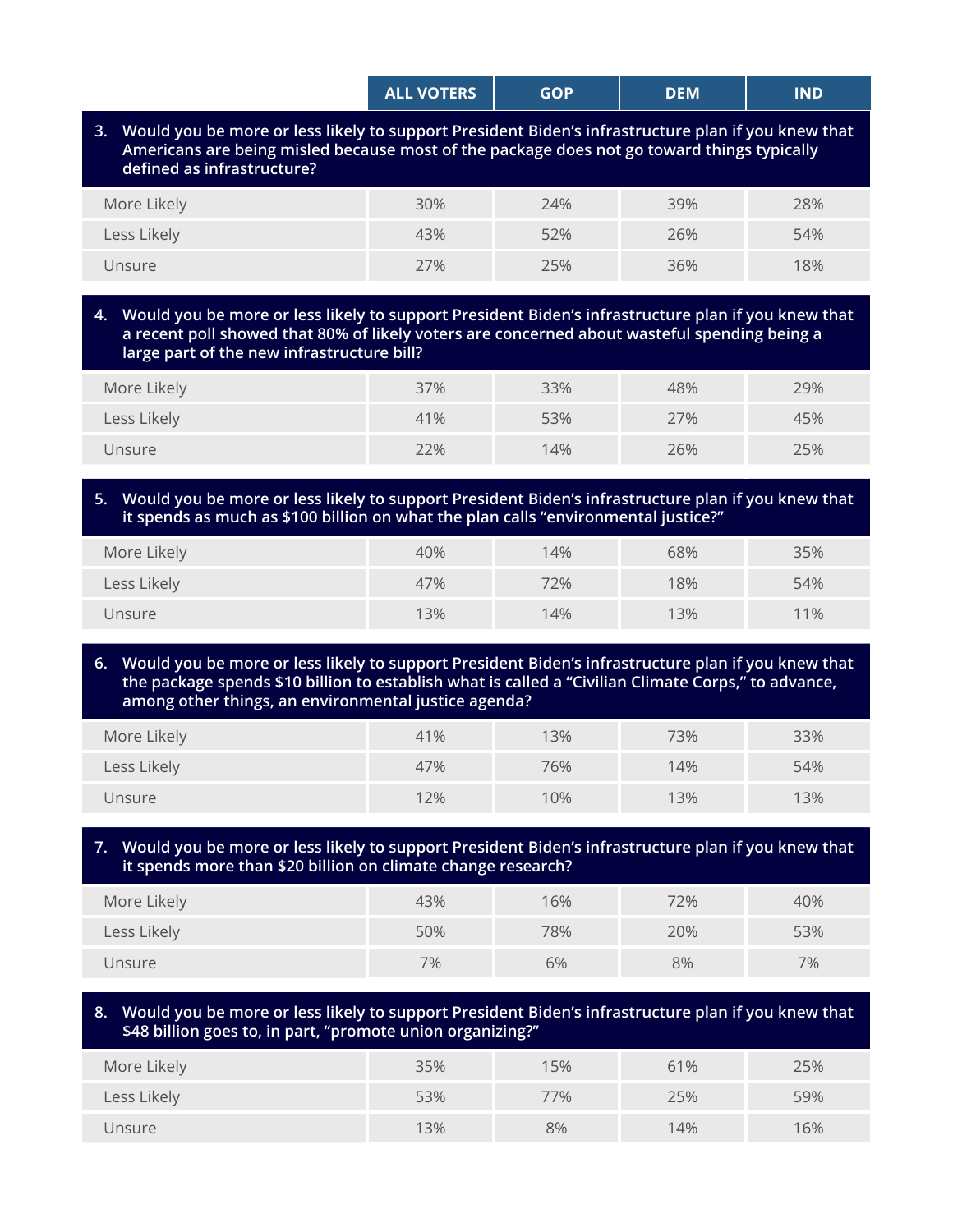|                                                                                                                                                                                        | <b>ALL VOTERS</b> | <b>GOP</b>       | <b>DEM</b> | <b>IND</b>       |  |  |
|----------------------------------------------------------------------------------------------------------------------------------------------------------------------------------------|-------------------|------------------|------------|------------------|--|--|
| 9. Would you be more or less likely to support President Biden's infrastructure plan if you knew that<br>it could increase the overall influence of labor unions in American politics? |                   |                  |            |                  |  |  |
| Moro Likoh                                                                                                                                                                             | つのん               | 100 <sub>4</sub> | CEN        | 200 <sub>6</sub> |  |  |

| More Likely | 38% | 18% | 65% | 29% |
|-------------|-----|-----|-----|-----|
| Less Likely | 52% | 76% | 25% | 56% |
| Unsure      | 10% | 6%  | 11% | 15% |
|             |     |     |     |     |

#### **10. Would you be more or less likely to support President Biden's infrastructure plan if you knew that labor unions contributed \$27 and a half million to Biden's campaign and political action groups?**

| More Likely | 32% | 11% | 61% | 19% |
|-------------|-----|-----|-----|-----|
| Less Likely | 53% | 78% | 25% | 57% |
| Unsure      | 16% | 11% | 14% | 24% |

#### **11. Would you be more or less likely to support President Biden's infrastructure plan if you knew that it could force non-union members to pay union fees once again?**

| More Likely | 30% | 14% | 51% | 23% |
|-------------|-----|-----|-----|-----|
| Less Likely | 53% | 76% | 27% | 60% |
| Unsure      | 17% | 10% | 22% | 17% |

#### **12. Would you be more or less likely to support President Biden's infrastructure plan if you that it threatens to end right-to-work policies in the 27 states where they exist?**

| More Likely | 32% | 15% | 53% | 24% |
|-------------|-----|-----|-----|-----|
| Less Likely | 52% | 74% | 25% | 59% |
| Unsure      | 16% | 11% | 22% | 17% |

#### **13. Would you be more or less likely to support President Biden's infrastructure plan if you knew that it could increase the influence of teacher unions?**

| More Likely | 38% | 15% | 67% | 28% |
|-------------|-----|-----|-----|-----|
| Less Likely | 52% | 80% | 20% | 57% |
| Unsure      | 11% | 4%  | 13% | 15% |

#### **14. Would you be more or less likely to support President Biden's infrastructure plan if you knew that it could increase the power of the same unions that fought to keep schools closed for the last 13 months?**

| More Likely | 32% | 13% | 55% | 27% |
|-------------|-----|-----|-----|-----|
| Less Likely | 53% | 78% | 25% | 58% |
| Unsure      | 15% | 9%  | 21% | 15% |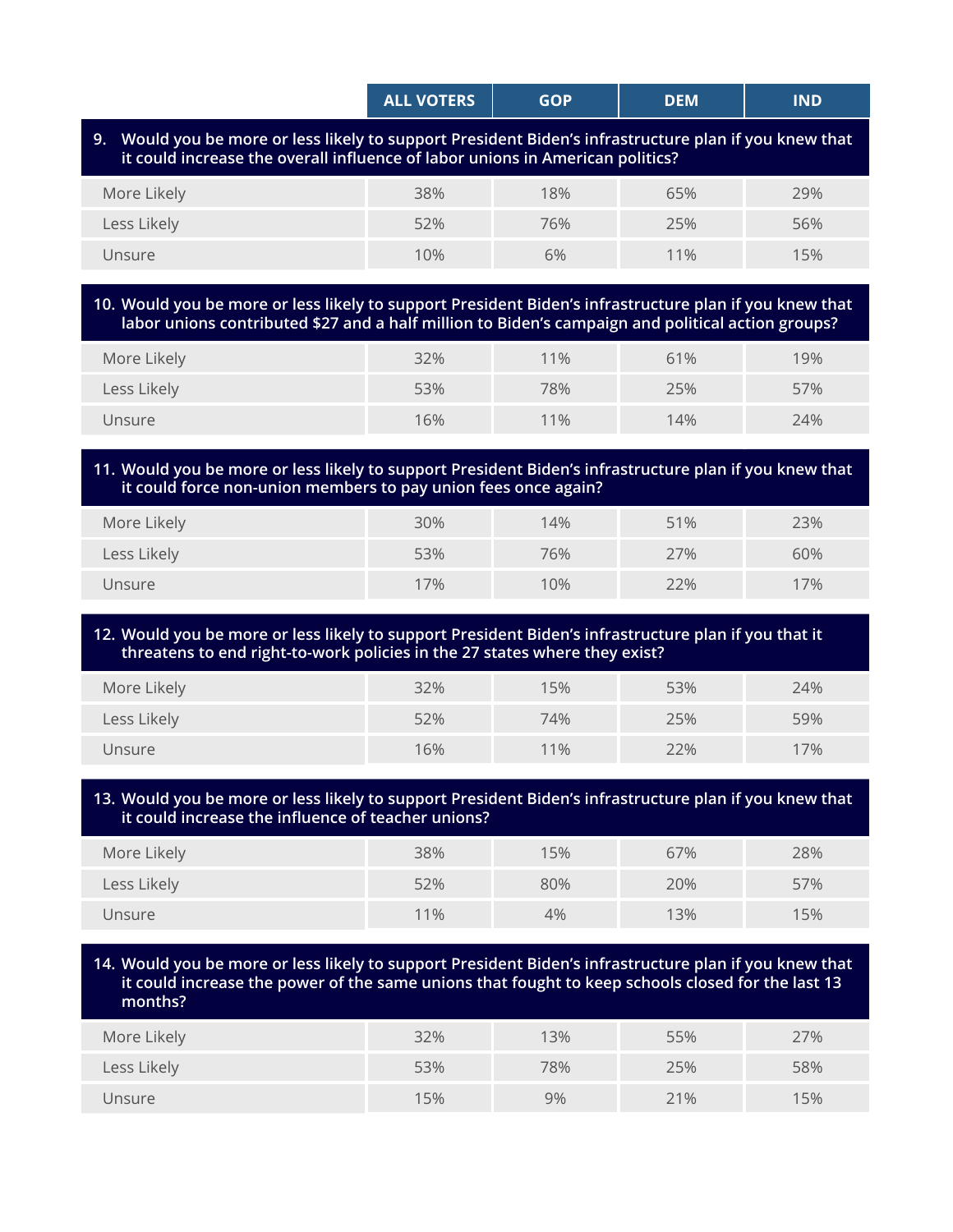|                                                                                                                                                             | <b>ALL VOTERS</b> | <b>GOP</b> | <b>DEM</b> | <b>IND</b> |  |  |
|-------------------------------------------------------------------------------------------------------------------------------------------------------------|-------------------|------------|------------|------------|--|--|
| 15. Would you be more or less likely to support President Biden's infrastructure plan if you knew that<br>it could increase the influence of police unions? |                   |            |            |            |  |  |
| More Likely                                                                                                                                                 | 27%               | 19%        | 39%        | 20%        |  |  |
| Less Likely                                                                                                                                                 | 47%               | 63%        | 33%        | 47%        |  |  |
| Unsure                                                                                                                                                      | 26%               | 17%        | 79%        | 33%        |  |  |

### **Poll 2 of 2**

|                                                                                                                | <b>ALL VOTERS</b> | <b>GOP</b> | <b>DEM</b> | <b>IND</b> |  |  |
|----------------------------------------------------------------------------------------------------------------|-------------------|------------|------------|------------|--|--|
| 1. Would you say you know a lot, a little, or relatively nothing about the President's infrastructure<br>plan? |                   |            |            |            |  |  |
| A Lot                                                                                                          | 50%               | 52%        | 51%        | 47%        |  |  |
| A Little                                                                                                       | 45%               | 39%        | 46%        | 51%        |  |  |
| <b>Know Nothing</b>                                                                                            | 5%                | 10%        | 3%         | 2%         |  |  |

**2. Would you be more or less likely to support President Biden's infrastructure plan if you knew that it will cost more than two and a half trillion dollars?** 

| More Likely | 36% | 7%  | 61% | 38% |
|-------------|-----|-----|-----|-----|
| Less Likely | 50% | 87% | 19% | 45% |
| Unsure      | 14% | 5%  | 20% | 16% |

**3. Would you be more or less likely to support President Biden's infrastructure plan if you knew that the United States is already more than \$28 trillion in debt?**

| More Likely | 39% | 8%  | 67% | 41% |
|-------------|-----|-----|-----|-----|
| Less Likely | 50% | 85% | 20% | 45% |
| Unsure      | 11% | 7%  | 13% | 14% |

#### **4. Would you be more or less likely to support President Biden's infrastructure plan if you knew that it could massively increase our country's debt?**

| More Likely | 40% | 12% | 64% | 42% |
|-------------|-----|-----|-----|-----|
| Less Likely | 50% | 83% | 24% | 43% |
| Unsure      | 10% | 5%  | 12% | 15% |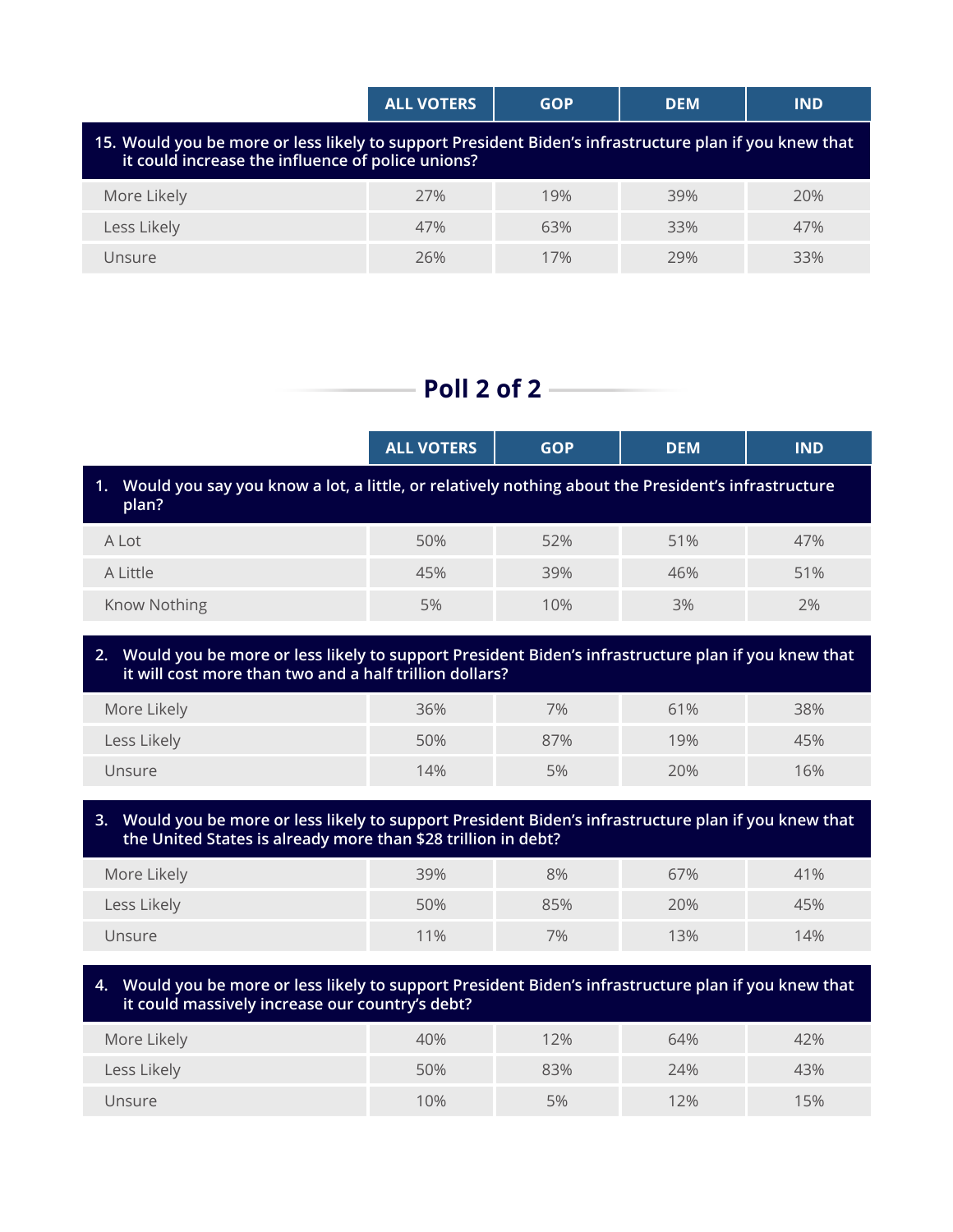|                                                                                                                                                                                      | <b>ALL VOTERS</b> | <b>GOP</b> | <b>DEM</b> | <b>IND</b> |  |  |
|--------------------------------------------------------------------------------------------------------------------------------------------------------------------------------------|-------------------|------------|------------|------------|--|--|
| 5. Would you be more or less likely to support President Biden's infrastructure plan if you knew that<br>Democrats in Congress plan to pay for part of the package by raising taxes? |                   |            |            |            |  |  |
| More Likely                                                                                                                                                                          | 44%               | 9%         | 75%        | 47%        |  |  |
| Less Likely                                                                                                                                                                          | 50%               | 88%        | 20%        | 45%        |  |  |
| Unsure                                                                                                                                                                               | 5%                | 3%         | 5%         | 8%         |  |  |
|                                                                                                                                                                                      |                   |            |            |            |  |  |

#### **6. Would you be more or less likely to support President Biden's infrastructure plan if you knew that prices could increase at places like Walmart, Starbucks, and McDonald's for all Americans?**

| More Likely | 36% | 7%  | 67% | 33% |
|-------------|-----|-----|-----|-----|
| Less Likely | 52% | 87% | 23% | 48% |
| Unsure      | 12% | 7%  | 10% | 19% |

#### **7. Would you be more or less likely to support President Biden's infrastructure plan if you knew that it could increase the cost of school supplies for families and teachers?**

| More Likely | 38% | 7%  | 66% | 40% |
|-------------|-----|-----|-----|-----|
| Less Likely | 51% | 88% | 20% | 45% |
| Unsure      | 11% | 5%  | 14% | 15% |

#### **8. Would you be more or less likely to support President Biden's infrastructure plan if you knew that hourly wages for Americans will decline for the next 30 years, until at least 2050?**

| More Likely | 31% | $10\%$ | 56% | 25% |
|-------------|-----|--------|-----|-----|
| Less Likely | 54% | 84%    | 30% | 48% |
| Unsure      | 15% | 6%     | 14% | 27% |

#### **9. Would you be more or less likely to support President Biden's infrastructure plan if you knew that it could directly result in companies cutting American jobs and taking their operations overseas?**

| More Likely | 30% | 7%  | 54% | 27% |
|-------------|-----|-----|-----|-----|
| Less Likely | 57% | 89% | 34% | 49% |
| Unsure      | 13% | 4%  | 13% | 24% |

#### **10. Would you be more or less likely to support President Biden's infrastructure plan if you knew that it could result in fewer of those 11.4 million jobs being available?**

| More Likely | 38% | 8%  | 66%    | 37% |
|-------------|-----|-----|--------|-----|
| Less Likely | 52% | 85% | 23%    | 47% |
| Unsure      | 11% | 7%  | $11\%$ | 16% |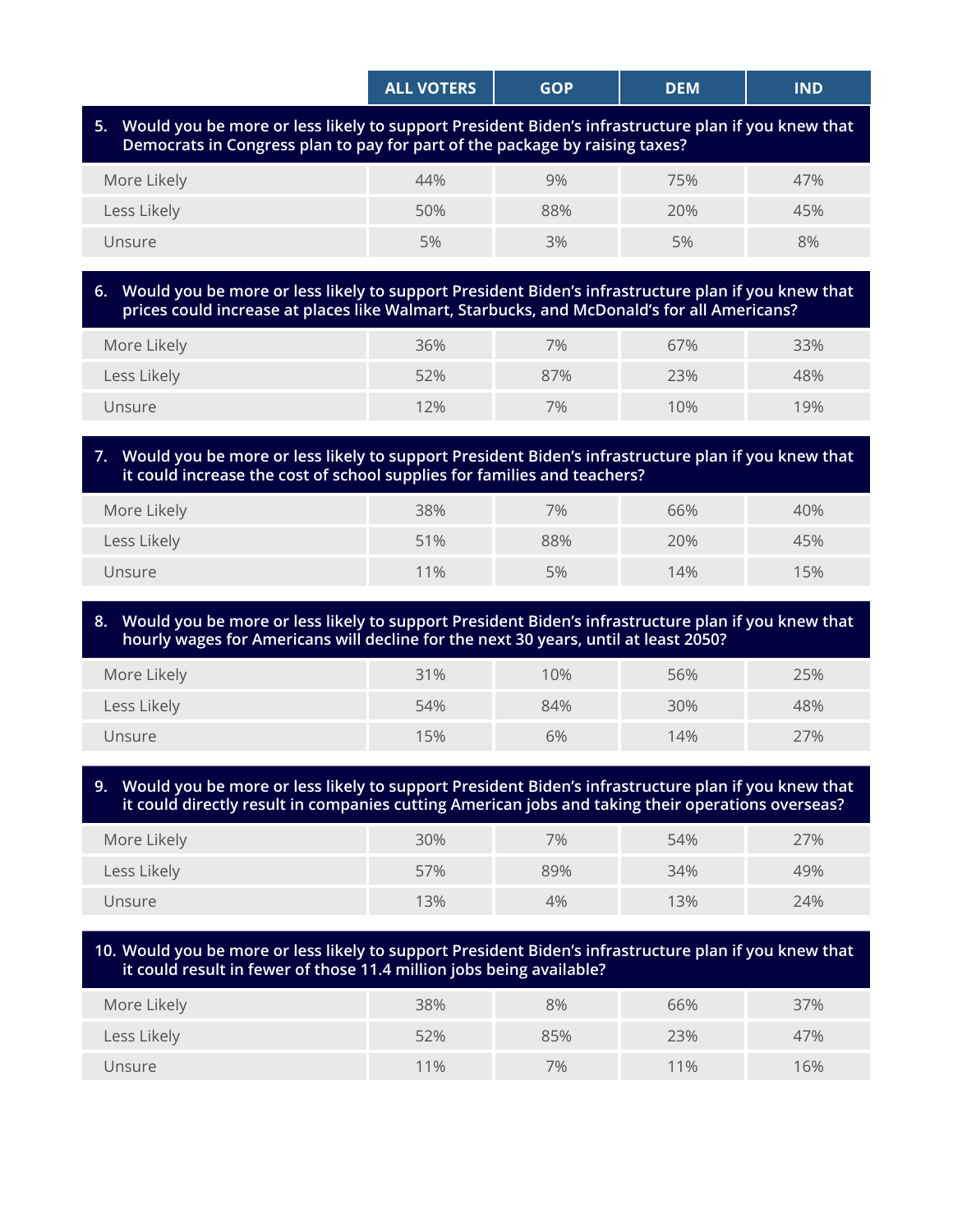| <b>ALL VOTERS</b> | GOP | DEM | IND |
|-------------------|-----|-----|-----|
|                   |     |     |     |

**11. Would you be more or less likely to support President Biden's infrastructure plan if you knew that a study from the National Association of Manufacturers states Americans will lose one million full-time jobs by 2023 if the plan is enacted?**

| More Likely | 32% | $7\%$ | 57% | 30% |
|-------------|-----|-------|-----|-----|
| Less Likely | 57% | 89%   | 33% | 49% |
| Unsure      | 11% | 4%    | 11% | 20% |

#### **12. Would you be more or less likely to support President Biden's infrastructure plan if you knew that it could begin shrinking the US economy within 10 years?**

| More Likely | 36% | 5%  | 64% | 38% |
|-------------|-----|-----|-----|-----|
| Less Likely | 53% | 91% | 21% | 47% |
| Unsure      | 11% | 3%  | 15% | 15% |

#### **13. Would you be more or less likely to support President Biden's infrastructure plan if you knew that it could mean the American economy will shrink, while foreign economies like Russia and China grow?**

| More Likely | 31% | 5%  | 57% | 32% |
|-------------|-----|-----|-----|-----|
| Less Likely | 56% | 92% | 28% | 47% |
| Unsure      | 13% | 3%  | 15% | 21% |

#### **14. Would you be more or less likely to support President Biden's infrastructure plan if you knew that it spends \$59 billion more on subsidizing electric vehicles than it does on traditional infrastructure, like roads and bridges?**

| More Likely | 36% | 6%  | 66% | 35% |
|-------------|-----|-----|-----|-----|
| Less Likely | 54% | 91% | 25% | 48% |
| Unsure      | 9%  | 3%  | 9%  | 18% |

#### **15. Would you be more or less likely to support President Biden's infrastructure plan if you knew that it spends \$174 billion on subsidizing electric vehicles?**

| More Likely | 35% | 6%  | 64% | 34% |
|-------------|-----|-----|-----|-----|
| Less Likely | 54% | 88% | 24% | 51% |
| Unsure      | 11% | 7%  | 12% | 15% |